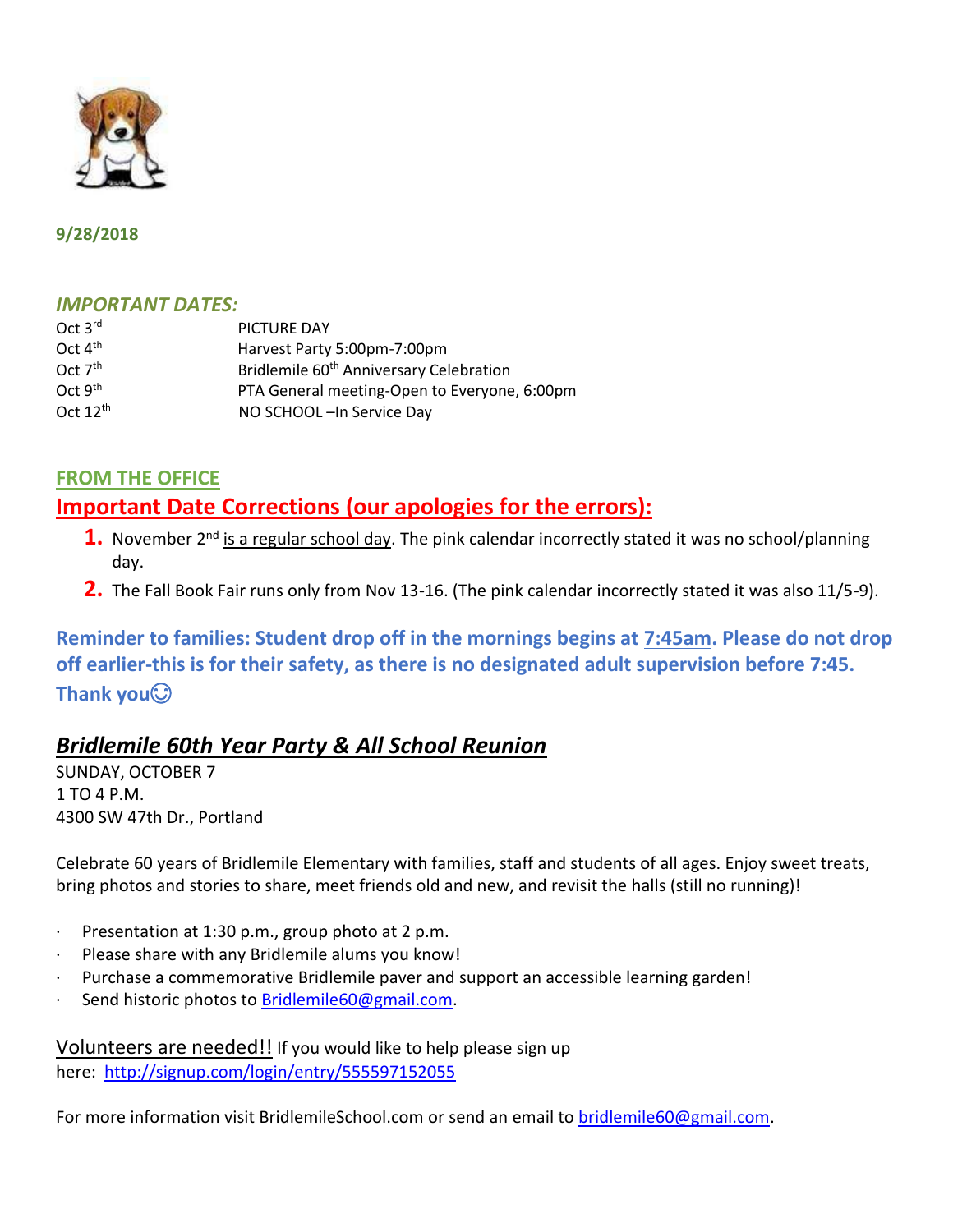# **TAG Corner**

Dear Bridlemile Community,

My name is Tom Finch, and I am happy to serve students, teachers and families as your 2018- 2019 TAG Facilitator. Please look for TAG Corner announcements in this and future editions of the Bridlemile Friday Flyer. The purpose of the TAG Corner announcements is to keep families informed surrounding general TAG-related information, nomination deadlines, testing dates and identification timelines. Please know that I am always available to answer any questions you might have and/or to address any concerns related to general TAG-related information, nomination deadlines, testing dates and identification timelines at Bridlemile. I can be reached at [tfinch@pps.net](mailto:tfinch@pps.net) or 503.916.6292, x70233.

Please note that the TAG facilitator presentation as part of Bridlemile's upcoming Curriculum Night (September 13th) is the same presentation that has been given in prior years. The focus of the presentation is to provide general information to parents surrounding the District TAG program as well as the process through which students are identified. Whereas all parents are always welcome at any and all TAG presentations, my intention is to let all families know of the content of the Curriculum Night presentation in advance so that families can plan their evenings accordingly.

Within the framework of Portland Public Schools, the education of TAG-identified students happens within each general education classroom. Rates and levels of learning are met through a differentiated presentation of the curriculum. In other words, it's not about more work. It's about different work for different learning needs of each student. This is often a contradiction to a traditional pull-out model in which TAG-identified students would attend special programming or classes within a building during a scheduled part of a school day. To this end, questions specific to the differentiation of content within your child's classroom are best answered by your child's teacher.

Best regards, Tom Finch Third Grade

## **PTA NEWS**

Please visit [www.Bridlemileschool.com](http://www.bridlemileschool.com/) for all the latest information for PTA/Foundation.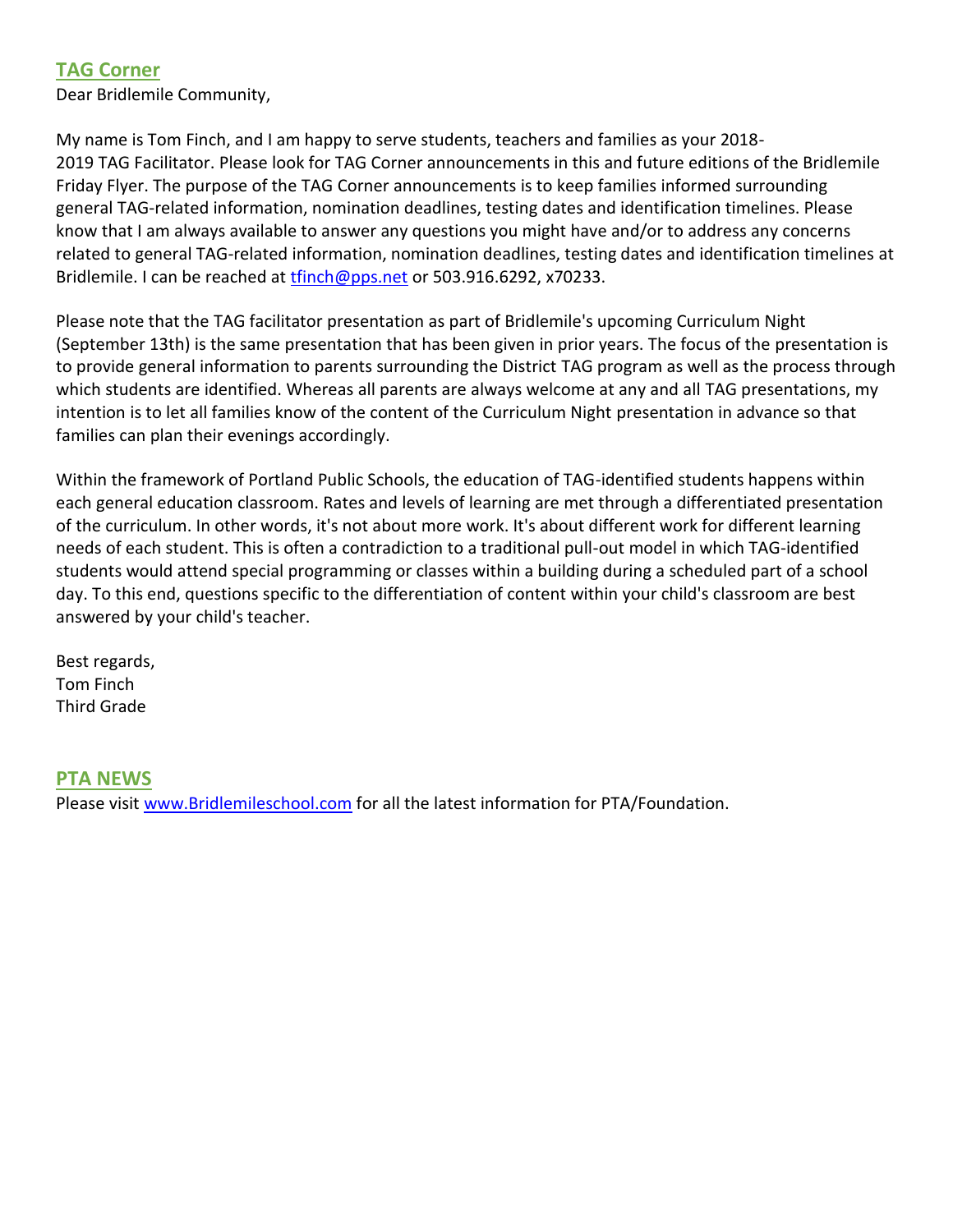

#### **PTA General Meeting- Oct 9 -Open to Everyone**

**Basic Earthquake Emergency Communications Node (a.k.a. BEECN) Training October 9 – 7:00 p.m. Bridlemile Cafeteria** This 90-minute training will introduce participants to the BEECN system. Learn where BEECNs are located, how they are set up, how to connect with other volunteers, and deploy BEECNs in the case of a large earthquake that takes down phone lines. We'll review supplies in BEECN caches, learn how volunteers and the City's Emergency Coordination Center play a role during disasters and we'll check out the Portland Bureau of Emergency Management's website. Participants will also learn how to sign up to become a BEECN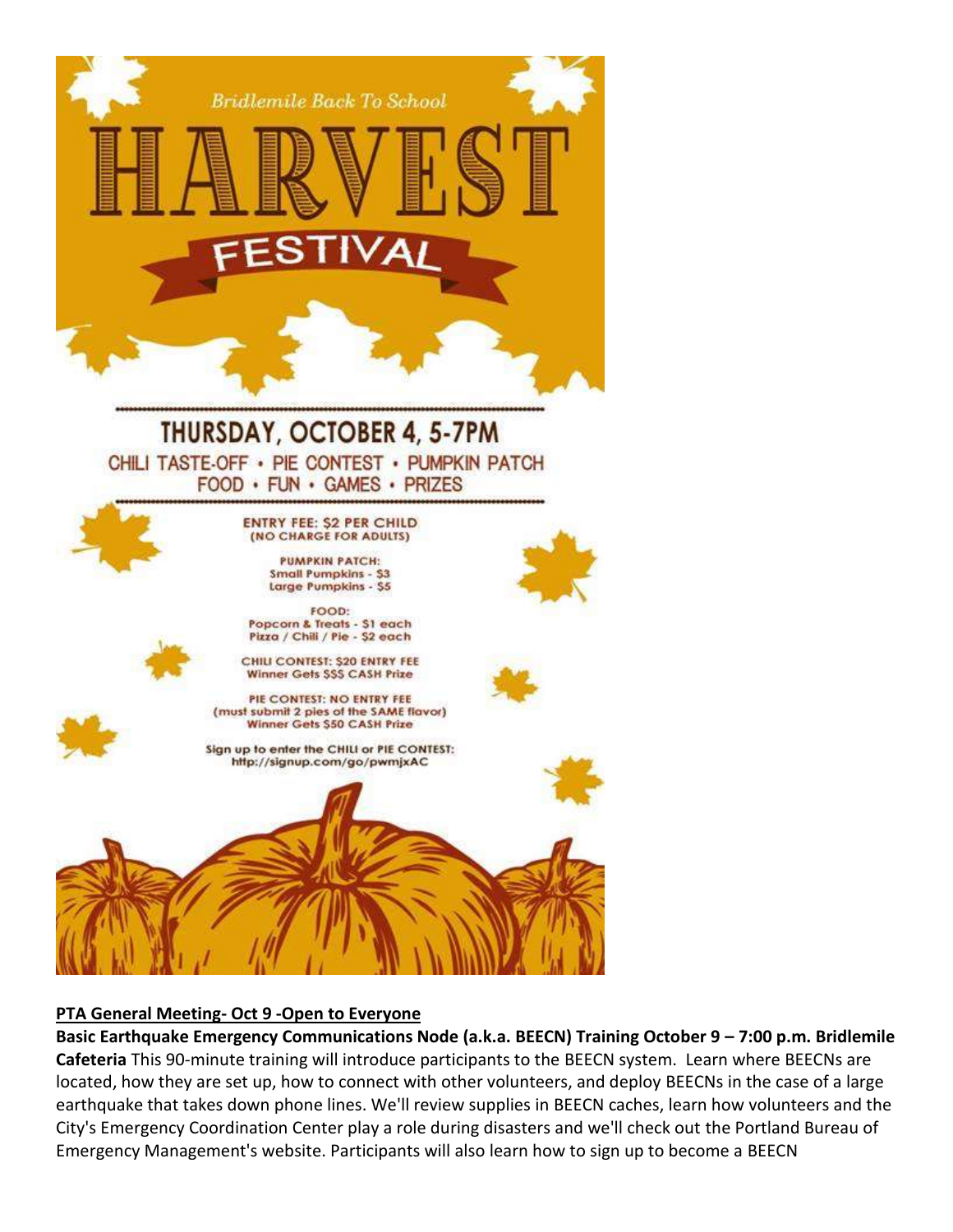volunteer. We recently housed a BEECN cache here in Bridlemile, so we need trained volunteers. **This training is open to all families, teachers and community members.** If you have any questions, please reach out to Kristin at [kcornuelle@orrick.com.](mailto:kcornuelle@orrick.com)

## **Crayola ColorCycle**

We are excited to tell you about a new program called Crayola ColorCycle – an amazing new program devised to turn used markers into energy!

All around Bridlemile, students and teachers will be collecting used markers that are ready to be discarded. **That includes dry erase markers and highlighters**! The markers will be sent to a facility where they will be converted into clean fuel. This fuel can be used to power vehicles, heat homes, cook meals and more!

Please help support our efforts by sending your kids in with any used markers you may have around the house – **even non-Crayola brands**. A Drop-off box is located in the entryway of the school for you and/or your child(ren) to deposit the markers.

Thank you in advance for participating! With the help of parents like you across the country, the Crayola ColorCycle program can keep tons of plastic out of landfills each year.

Contact Olivia Bass at [livijeanne@gmail.com](mailto:livijeanne@gmail.com) with questions.

# **Food Pantry**

We asked and our community delivered! Thank you for filling up the pantry with healthy, nutritious options! Greatly appreciated:)

Mona and Robyn

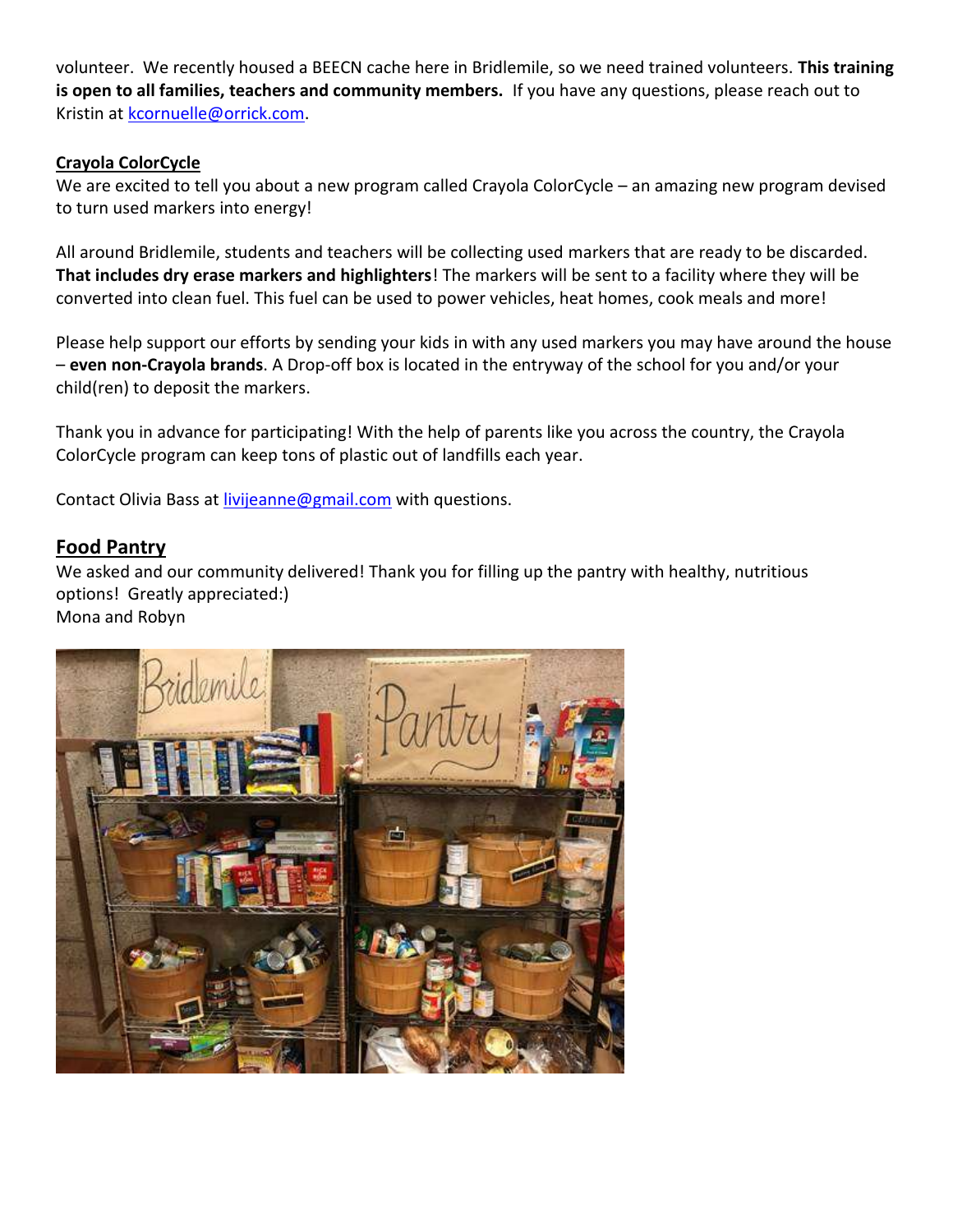# **Math Support Volunteer Trainings**

Base Ten Math is seeking volunteers for the 2018-2019 school year. If you are interested in supporting our young learners in math while learning more about common core math, come join us!

We will be holding four mandatory trainings for math volunteers on the following dates: [Wednesday, 9/26](x-apple-data-detectors://21/) [Friday, 9/28](x-apple-data-detectors://22/) [Wednesday, 10/3](x-apple-data-detectors://23/) [Friday, 10/5](x-apple-data-detectors://24/) All trainings will [start at 8:10 AM](x-apple-data-detectors://25/) at Bridlemile in the outside Portable.

Volunteers are required to attend all four sessions. The trainings are designed to give you a better understanding of the common core standards in mathematics and approaches to math instruction that will help you while working with students at school and even with your own kids at home!

One of our main goals is to create a Math Positive community in which there is a belief that everyone can grow and succeed in math! If you are interested in becoming a part of this community, please join us!

If you plan on attending or have questions ahead of time, please contact Leslie Gillis at [rezrie@gmail.com](mailto:rezrie@gmail.com)

Please let us know if you plan on coming so we can have enough materials for everyone. Thanks!

#### **Data Collection for Bridlemile Directory - Please Read**

We are in the process of collecting data for our Bridlemile School directory. Please update your information using this link:

<https://www.myschoolanywhere.com/new-family.a5w?fam=BridlemileElementarySchool19040>

Use the Join Code: **Bridlemile**, then follow the prompts to update and save all of your information by October 4. If you have any questions, please write to Leslie Gillis at [directory@bridlemileschool.org](mailto:directory@bridlemileschool.org) Thank you!

## **FOUNDATION NEWS**

## **JOIN THE CIRCLE OF GIVING TODAY**

The Bridlemile Foundation has set a goal this year to increase our number of participating families in the Circle of Giving - we hope you'll join us. Last year, we had 43 donors commit to making a monthly donation to Bridlemile. **This year we have set a big goal of 75 families and we know with this engaged and caring community we can reach it!** There is a suggested monthly donation of \$40 but ANY amount is appreciated and will make an impact. Most importantly, this 100% tax deductible donation will help us meet our commitment of raising \$190,000 to fund the special programs we support like PE, technology, library and more. To join, simply visit [https://www.bridlemileschool.com/foundation-donation-page.](https://www.bridlemileschool.com/foundation-donation-page) See the attachment for more details.